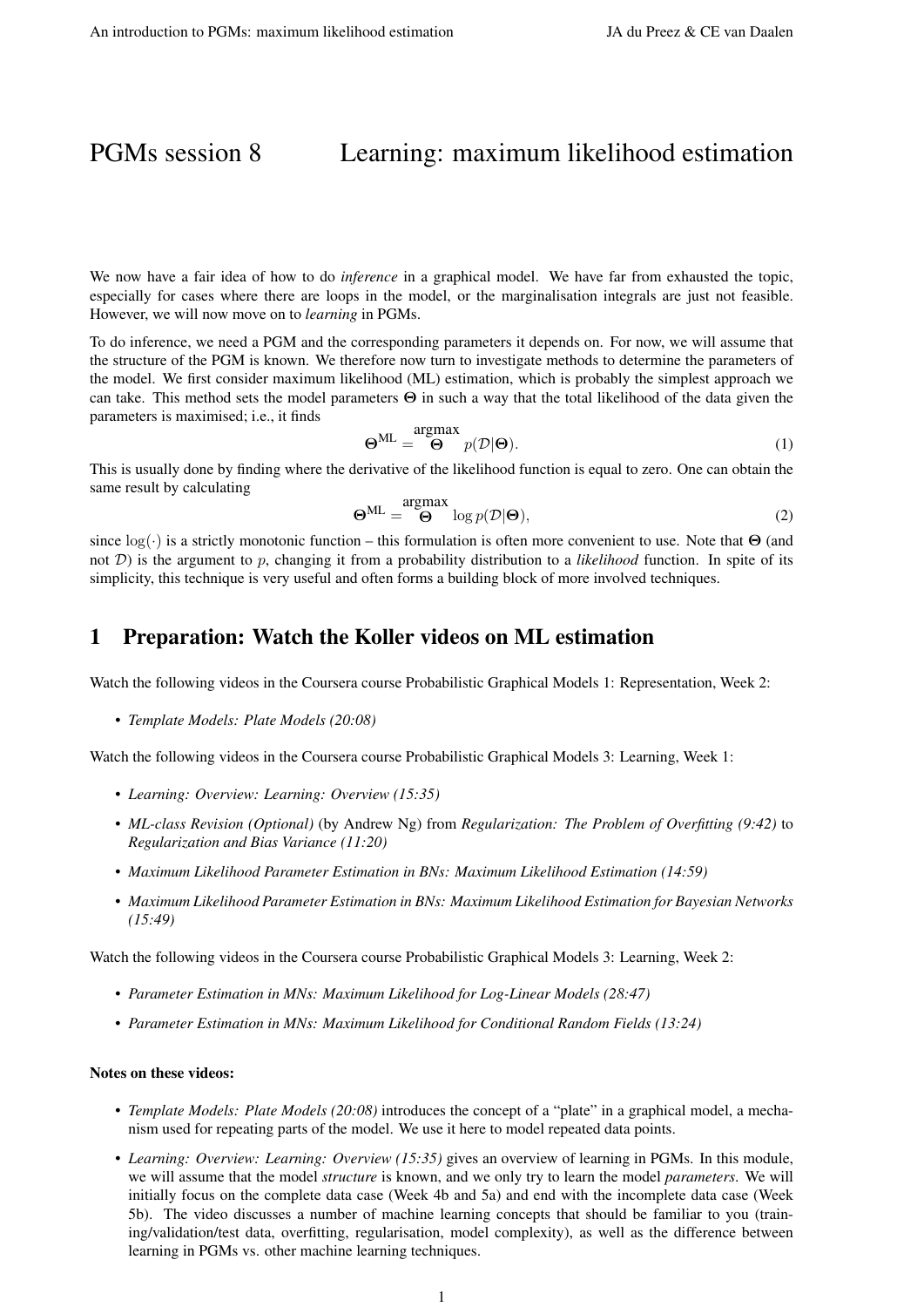- The *ML-class Revision (Optional)* videos cover machine learning concepts that should be familiar to you at this point: bias and variance of a model, regularisation, model selection, and training/validation/testing data. If you are familiar with these concepts, you may want to skip these videos. A note on regularisation: Quite often a training procedure can misuse the parameters of a model with many degrees of freedom, resulting in it specialising (overfitting) on the training data. Regularisation is a technique used to counter this. As discussed in these videos by Andrew Ng, it appears as a type of ad-hoc trick, but its origin (and much more flexibility in ways to use it) will become clear after we studied Bayesian estimation at a later stage.
- *Maximum Likelihood Parameter Estimation in BNs: Maximum Likelihood Estimation (14:59)* covers the basics of MLE, and *Maximum Likelihood Parameter Estimation in BNs: Maximum Likelihood Estimation for Bayesian Networks (15:49)* applies it to BNs. With fully observed data, the estimates decomposes nicely. For this practical assignment, we will apply MLE (only) to BNs – make sure you understand the concepts in these two videos well.
- *Parameter Estimation in MNs: Maximum Likelihood for Log-Linear Models (28:47)* and *Parameter Estimation in MNs: Maximum Likelihood for Conditional Random Fields (13:24)* apply MLE to undirected models, specifically MRFs and CRFs. Note that the presence of the normalizing partition function,  $Z(\Theta)$ , couples the parameters and thus confounds the nice decomposing property we saw with BNs. However, the log-likelihood function is concave and we can optimise it via gradient techniques. We will not do parameter estimation for undirected models in this module; however, it is important that you understand why it is more difficult to do than for BNs, and you should have an overview understanding of the learning process.

## 2 Preparation: Read sections of Barber Chapters 8 and 9 on maximum likelihood estimation

Read the following sections of Barber Chapter 8 about statistics for machine learning:

- Section 8.1: Take note of the different forms of data encoding, especially the 1-of-m encoding in Subsection 8.1.1.
- Section 8.2: You should already be familiar with the concepts in the first half of this section. Take note of:
	- The empirical distribution describes the observed data and has use in parameter estimation. Note the use of Kronecker and Dirac delta functions to cover discrete and continous spaces respectively.
	- The Kullback-Leibler divergence measures the "difference" between two distributions. It plays an important role in some objective functions.
- Sections 8.3-8.5: These sections contain a mixture of familiar concepts and concepts that you do not need for this assignment.
- Section 8.6: Although this section contains both ML and Bayesian parameter estimation techniques (we'll get to the latter in Week 5a), the perspective of learning given by this section is important.
- Section 8.7 discusses the properties of ML estimation and is important to understand. ML estimation is equivalent to minimising the Kullback-Leibler divergence between the empirical distribution and the distribution that we want to fit to the data. We will later see that fitting one distribution to another via the Kullback-Leibler distance, also has other uses in estimation.
- Section 8.8 discusses learning the parameters of a Gaussian distribution. ML estimation of a Gaussian distribution (Subsection 8.8.1) is the important part to understand (for now).

Read the following sections of Barber Chapter 9 about learning as inference:

- Section 9.3: This section about ML parameter estimation for BNs is important it is used in both questions of the practical assignment.
- Section 9.6 discusses ML parameter estimation for undirected models you should take note of it, but we will not use it in this module.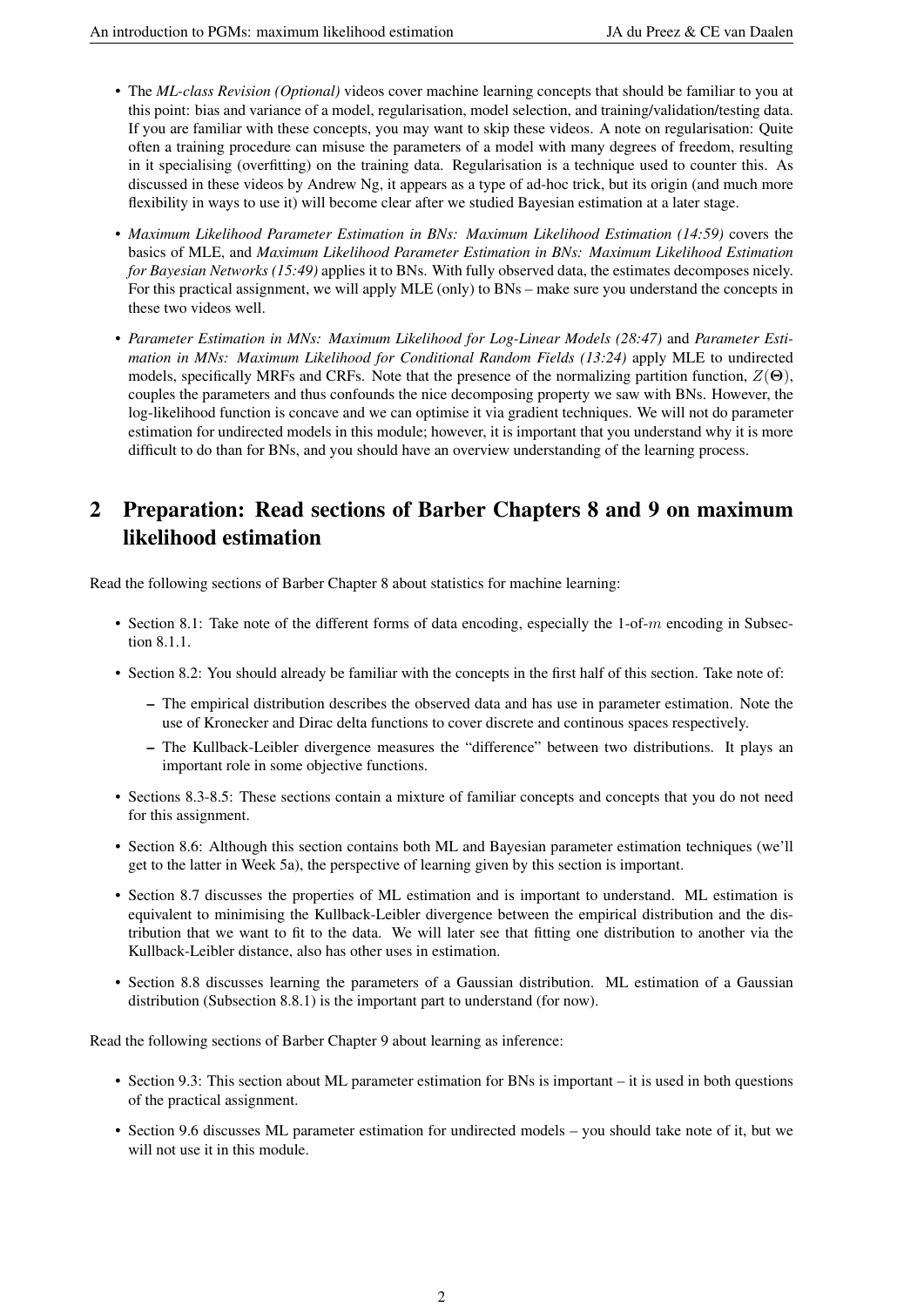## 3 Practical: MLE for the Hamming (7,4) error-correction code

For this question, we revisit the familiar Hamming (7,4) error-correction problem, but we now assume that the following parameters are unknown:

- The probability that any transmitted bit  $b_i$  will "flip" to form the received bit  $r_i$  is an unknown parameter,  $\theta_e$ . Note that we use the same parameter for all transmitted/received bits. The probability that any bit will not flip is therefore  $1 - \theta_e$ .
- The way in which the check bits,  $b_4, \ldots, b_6$ , are generated given the data bits,  $b_0, \ldots, b_3$ , is unknown. For example, the encoding scheme could use even parity or odd parity, but we do not know which. The parameters of the probability distributions,  $p(b_4|b_0, b_1, b_2)$ ,  $p(b_5|b_0, b_2, b_3)$  and  $p(b_6|b_0, b_1, b_3)$  – i.e.,  $\theta_{b_4|b_0, b_1, b_2}$ ,  $\theta_{b_5|b_0,b_2,b_3}$  and  $\theta_{b_6|b_0,b_1,b_3}$  respectively – are therefore unknown. Note that there are 8 parameters for each table, since e.g.  $\theta_{b_4=1|b_0=0,b_1=0,b_2=0} = 1 - \theta_{b_4=0|b_0=0,b_1=0,b_2=0}$ .

The objective of this question is to use maximum likelihood estimation to learn the parameter for of this model. Since we do not need  $\epsilon$ mdw's functionality for this question, you do not have to use C++ for coding.

- (a) (Paper:) Draw the BN (not an MRF!) for the model with unknown parameters and for  $M$  data points, using plate notation. Remember that the variable  $\theta_e$  is shared among all the factors over the received bits.
- (b) (Code:) Choose (actual) values for the parameters  $\Theta = (\theta_e, \theta_{b_4|b_0,b_1,b_2}, \theta_{b_5|b_0,b_2,b_3}, \theta_{b_6|b_0,b_1,b_3})$ . Now draw M i.i.d. data points from this model. Note that a single data point consist of a combination of values for *all* the RVs in the model; i.e.,  $\mathbf{d}^{[m]} = (b_0^{[m]}, \dots, b_6^{[m]}, r_0^{[m]}, \dots, r_6^{[m]})$ . Do the sampling in stages: first sample the RVs without parent – i.e., the data bits  $b_0^{[m]}, \ldots, b_3^{[m]}$  – then sample the check bits, and lastly sample the received bits according to the conditional distribution  $p(r_i|b_i)$ . Gather the data points in an appropriate data structure,  $\mathcal{D} = (\mathbf{d}^{[1]}, \dots, \mathbf{d}^{[M]})$ .
- (c) (Paper:) Calculate the likelihood function,  $p(\mathcal{D}|\Theta)$ , decompose it into a number of local likelihood functions, and write each in terms of the unknown parameters and the number of each type of observations. For example, the local likelihood function for the received bits,  $\prod_{m=1}^M\prod_{i=0}^6p(r_i|b_i:\theta_e)$ , should only be written in terms of  $\theta_e$ ,  $\#(r_i \neq b_i)$  and  $\#(r_i = b_i)$ .
- (d) (Paper:) Find the parameters that maximise the likelihood (in terms of the number of each type of observation) by solving for  $\frac{\partial}{\partial \theta_k} \log p(\mathcal{D}|\Theta) = 0$  for each parameter  $\theta_k \in \Theta$ .
- (e) (Code:) Now process your sampled data points to calculate the ML parameter estimates,  $\Theta^{\text{ML}}$ . Compare the estimated parameters with the actual parameters.
- (f) (Code:) Repeat the sampling of data points and parameter estimation, but vary the number of data points. What effect does the number of data points have on the accuracy of the parameter estimates? Under which conditions is it not possible to estimate certain parameters, and why does this happen?

## 4 Practical: MLE for a simple regression example

In this question, we'll use the Gaussian concepts of Week 4a to fit a line to a number of data points using maximum likelihood estimation. We'll also revisit this problem in Week 5a and Week 5b.

Consider the following setup, where a number of noisy measurements (red) are taken of points on a line (blue).



The two endpoints of the line are given by the coordinates  $(x_I, y_I)$  and  $(x_F, y_F)$ . The x-coordinate of a measurement, x, is known, and it is parameterised by  $\alpha \in [0, 1]$  as follows:

$$
x = (1 - \alpha) x_I + \alpha x_F. \tag{3}
$$